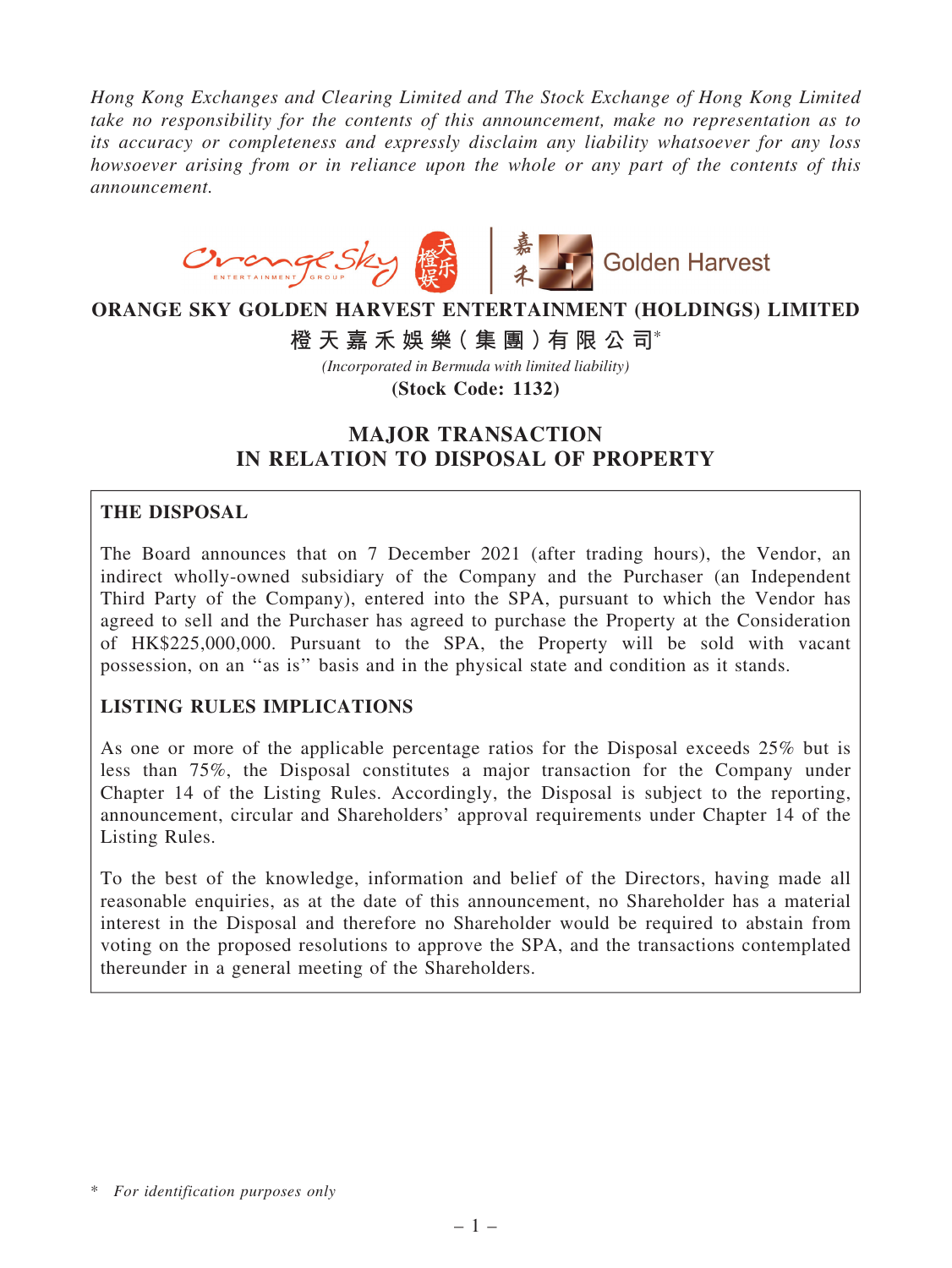Accordingly, the Company has obtained written shareholders' approval for the Disposal from a closely allied group of Shareholders, holding in aggregate approximately 71.39% of the entire issued share capital in the Company as at the date of this announcement, pursuant to Rule 14.44 of the Listing Rules in lieu of holding a general meeting for the purpose of approving the Disposal. Such closely allied group of Shareholders consists of: (i) Mr. Wu, the chairman and an executive Director of the Company; (ii) Skyera International; (iii) Mainway Enterprises; (iv) Orange Sky Entertainment and (v) Cyber International.

# GENERAL

A circular containing, among other things, (i) details of the SPA; (ii) a valuation report on the Property; and (iii) any other information as required to be disclosed under the Listing Rules will be despatched to the Shareholders as soon as practicable.

Pursuant to Rule 14.41(a) of the Listing Rules, as the SPA and the Disposal have been approved by written approval pursuant to Rule 14.44 of the Listing Rules, the Company is required to despatch a circular containing, among other things, further details of the SPA to the Shareholders within 15 business days after the publication of this announcement, that is, on or before 29 December 2021. The Company may not be able to despatch the circular within such period due to the time required to prepare the relevant financial and other information to be included in the circular under the Listing Rules, in which case the Company will apply to the Stock Exchange for a waiver from strict compliance with Rule 14.41(a) of the Listing Rules and will make a further announcement of the expected despatch date of the circular in due course.

# THE DISPOSAL

The Board announces that on 7 December 2021 (after trading hours), the Vendor, an indirect wholly-owned subsidiary of the Company and the Purchaser (an Independent Third Party of the Company), entered into the SPA, pursuant to which the Vendor has agreed to sell and the Purchaser has agreed to purchase the Property at the Consideration of HK\$225,000,000. Pursuant to the SPA, the Property will be sold with vacant possession, on an ''as is'' basis and in the physical state and condition as it stands.

Major terms of the SPA are set out below.

# **SPA**

| Date     | : 7 December 2021 (after trading hours)                                                                                     |
|----------|-----------------------------------------------------------------------------------------------------------------------------|
| Parties  | : Golden Properties (Pacific) Limited, as the Vendor<br>Power Sage Enterprises Limited, as the Purchaser                    |
| Property | : $24/F$ and car parking space No. 421, No. 422 and No. 423 on 4/F<br>of Capital Centre, No. 151 Gloucester Road, Hong Kong |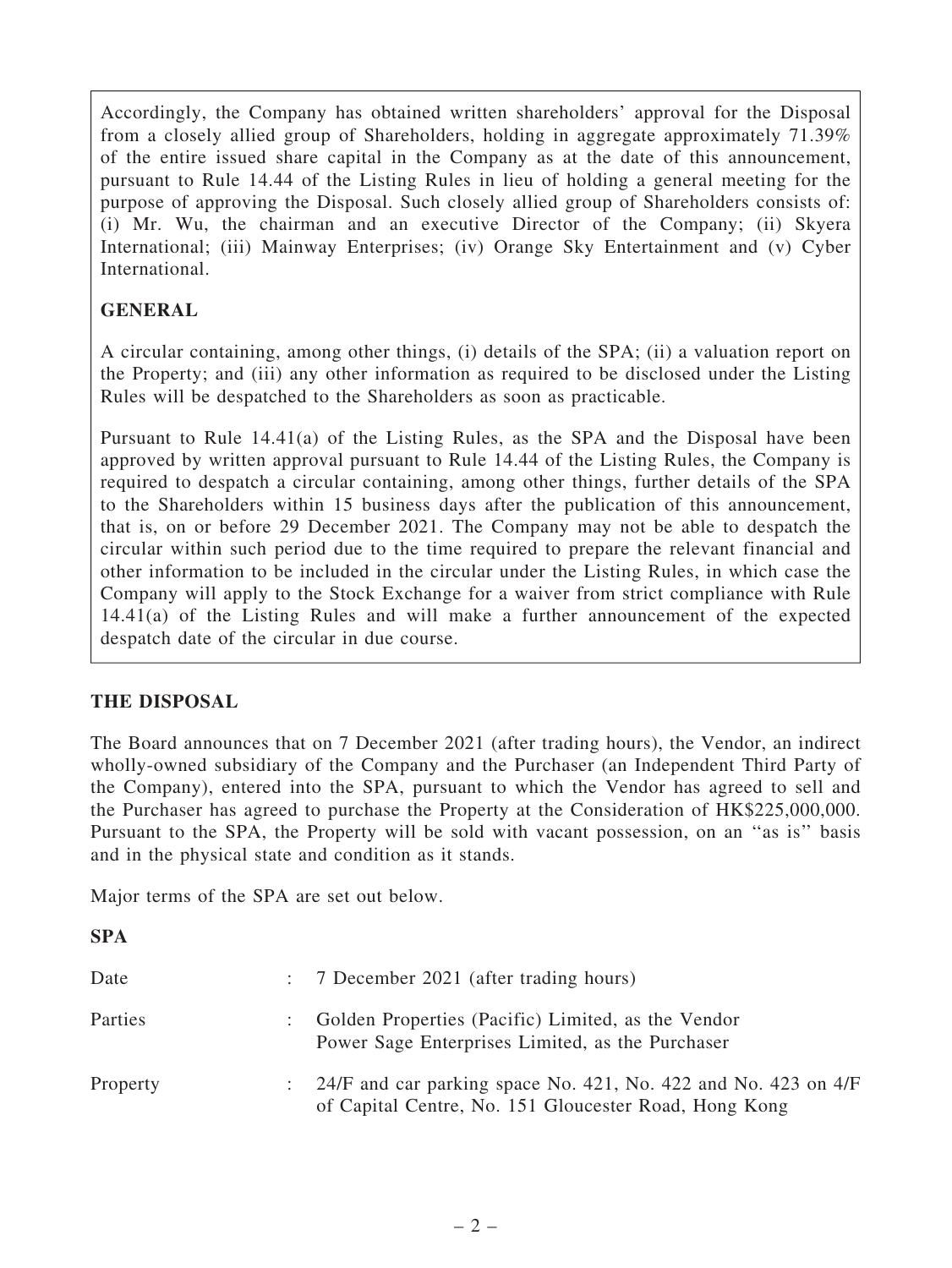To the best of the Directors' knowledge, information and belief having made all reasonable enquiries, the Purchaser and its ultimate beneficial owner(s) are Independent Third Parties.

# **Consideration**

The Consideration of HK\$225,000,000 was determined after arm's length negotiations between the Vendor and the Purchaser on normal commercial terms with reference to the prevailing market price of properties in similar properties in nearby location.

HK\$22,500,000, being the deposits, have been paid by the Purchaser to the Vendor's solicitors as stakeholders as of the date of the SPA. The Purchaser shall pay to the Vendor HK\$202,500,000 in cash, representing the remaining balance of the Consideration upon Completion on or before 29 April 2022.

The Directors believe that the Consideration is fair and reasonable and in the interests of the Company and the Shareholders as a whole.

#### Completion

Completion shall take place on or before 29 April 2022.

If the Purchaser shall fail to complete the purchase in accordance with any of the terms and conditions of the SPA (other than due to the default of the Vendor), (i) all sums paid by the Purchaser by way of deposits to the Vendor shall be forfeited by the Vendor, (ii) the Vendor may terminate the SPA without the need to complete the Disposal and (iii) upon the termination of the SPA, the Vendor may resell the Property and on such resale, any deficiency in price shall be made good to the Vendor and all reasonable expenses in respect of such resale shall be borne by the Purchaser. If the Vendor shall fail to complete the Disposal in accordance with the terms and conditions of the SPA (other than due to the default of the Purchaser), (i) all deposits paid by the Purchaser to the Vendor shall be returned to the Purchaser, (ii) the Purchaser shall be entitled to recover from the Vendor damages which the Purchaser may sustain by reason of such failure on the part of the Vendor and (iii) the Purchaser may terminate the SPA without the need to complete the Disposal.

#### **Other**

If any restriction (including any hospitalisation, isolation or quarantine order) under the Prevention and Control of Disease Ordinance (Cap. 599) (the "PCDO") and its subsidiary regulations or other similar legislation or government policy is imposed on the directors of the Vendor or the Purchaser causing quorum of a directors' meeting not being able to be constituted, or the business of either of their respective solicitors is suspended pursuant to PCDO, the Public Order Ordinance (Cap. 245) or their respective subsidiary regulations or other similar legislation/government policy, the date of the Completion Date shall be deferred to the 7th working day after such restriction is ended or business of such solicitors is resumed (as the case may be).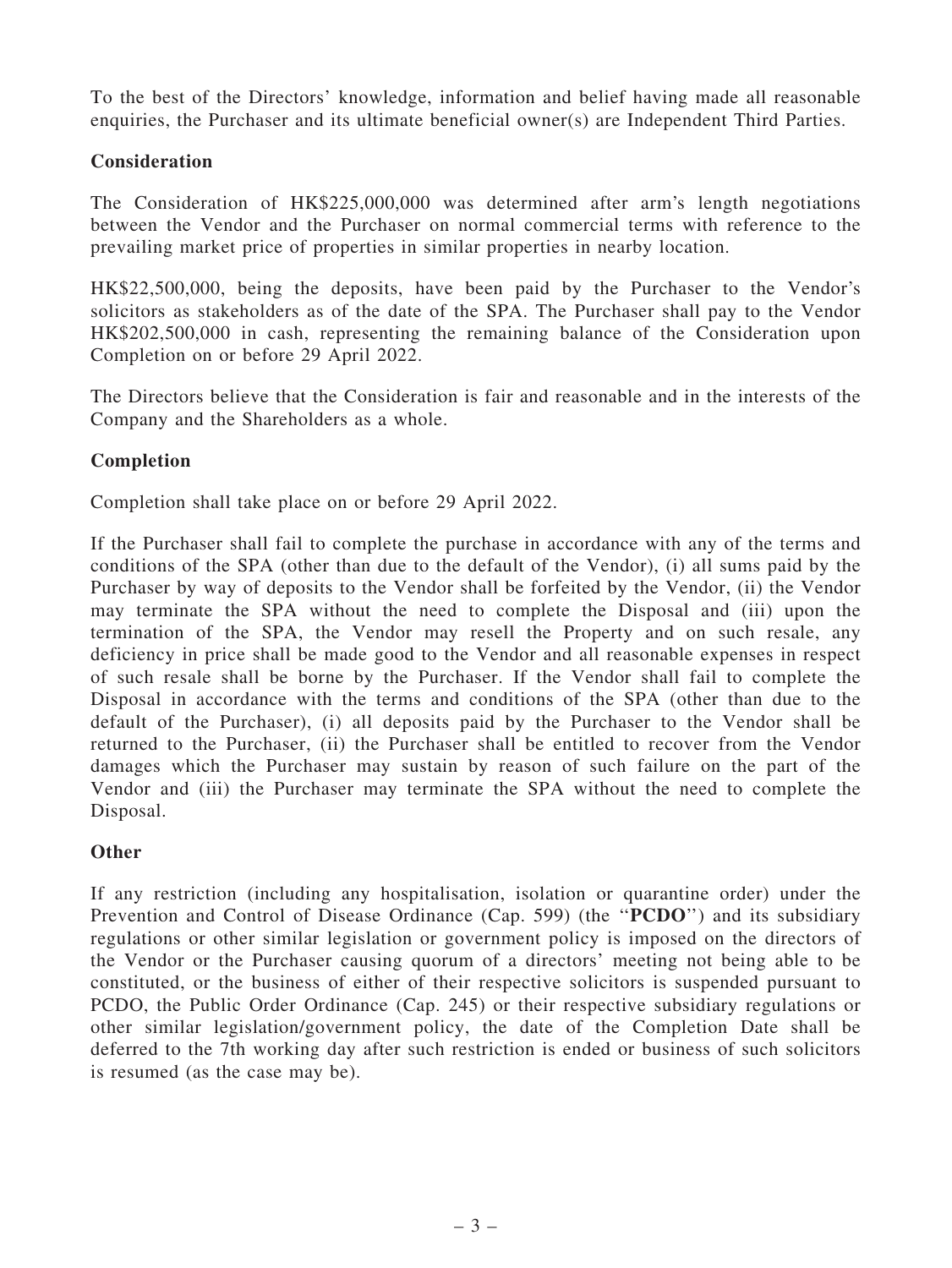# INFORMATION ABOUT THE PROPERTY TO BE DISPOSED OF

The Property is a non-residential property, which is located at 24/F of Capital Centre, No. 151 Gloucester Road, Hong Kong, and also includes car parking space No. 421, No. 422 and No. 423 on 4/F of Capital Centre, No. 151 Gloucester Road, Hong Kong.

As at the date of this announcement and immediately before Completion, the Property is wholly-owned by the Group and is the current office location of the Group in Hong Kong. It is intended that prior to Completion, the Group will relocate its Hong Kong office location.

# INFORMATION ON THE COMPANY AND THE VENDOR

The Company is an investment holding company incorporated in Bermuda. The Company and its subsidiaries and its joint venture principally engaged in theatrical exhibition, cinema operation, film, video and television production and distribution business in Hong Kong, Taiwan and Singapore, and live entertainment in the PRC. The Vendor is an indirect whollyowned subsidiary of the Company and is an investment holding company incorporated in the British Virgin Islands.

# INFORMATION ON THE PURCHASER

The Purchaser is a company incorporated in the British Virgin Islands and principally engaged in investment holding. To the best knowledge, information and belief of the Directors having made all reasonable enquiries, the Purchaser is an Independent Third Party.

# FINANCIAL EFFECT OF THE DISPOSAL AND INTENDED USE OF PROCEEDS

As at 30 November 2021, the unaudited carrying value of the Property was HK\$161,036,000. The Group expects to record a gain of approximately HK\$61,024,000 (after deducting relevant transaction costs of approximately HK\$2,940,000 for the Disposal, and subject to adjustment and audit) from the Disposal. This amount is calculated based on the difference between the net consideration of the Disposal (after deducting the related transaction costs) and the carrying value of the Property as at 30 November 2021, which is expected to accrue to the Group upon Completion. The actual gain or loss to be recorded by the Company can only be ascertained when the net book values of the Property and the incidental transaction costs are determined upon Completion and will be subject to audit. The Company intended to use the full amount of the net proceeds from the Disposal to repay debts of the Group.

# REASONS FOR AND BENEFITS OF THE DISPOSAL

The Board has been assessing the property market in Hong Kong and reviewing the Group's options over the Property as held by the Group. In view of the prospects of the property market and economy in Hong Kong and taking into consideration the current financial position of the Group, the Directors consider that the Disposal represent an opportunity for the Group to realise the appreciated value of the Property and to repay debts of the Group for enhancing the financial position of the Group.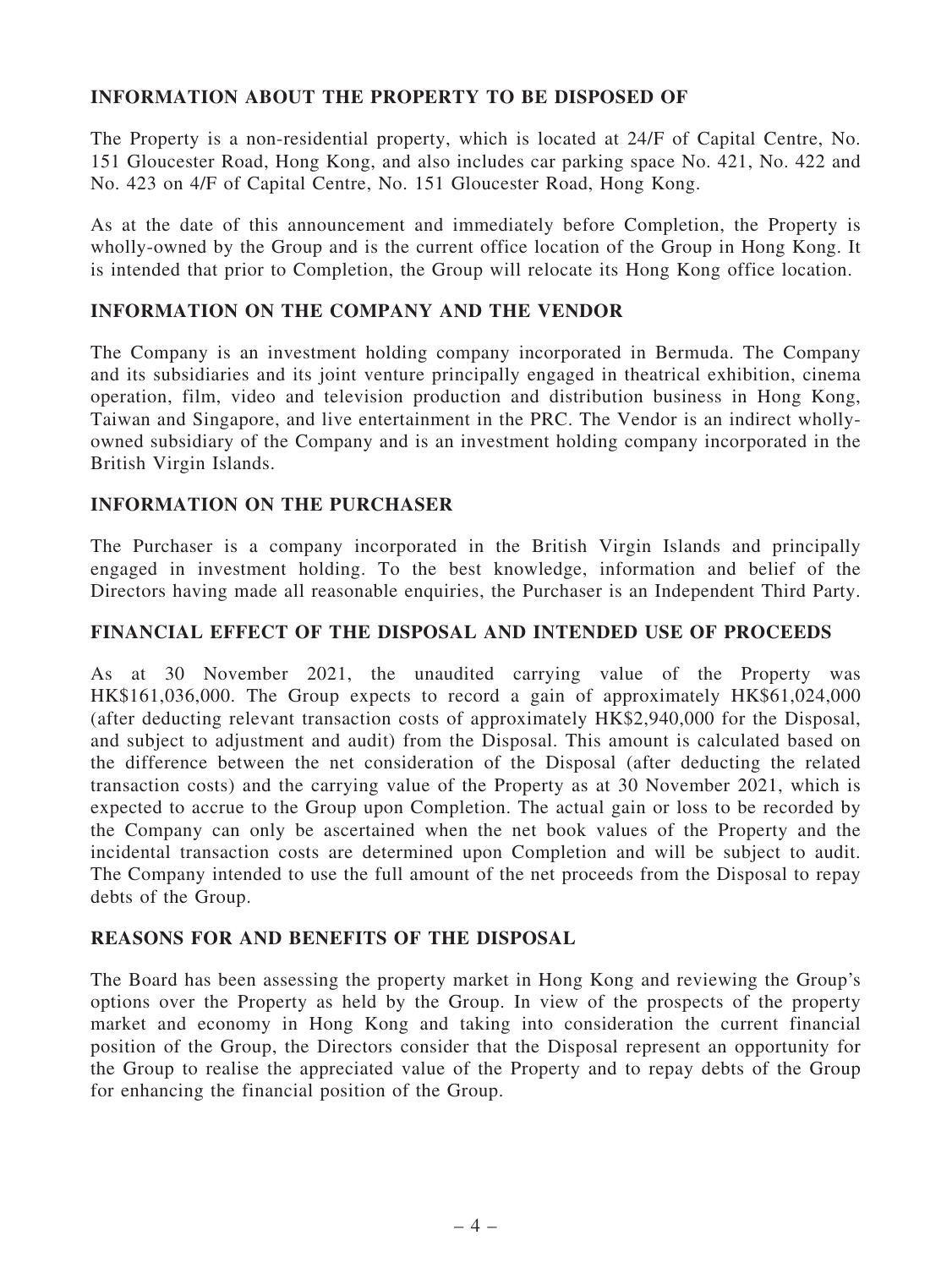Having considered the above, the Board considers that the terms of the Disposal are on normal commercial terms, fair and reasonable and are in the best interests of the Company and the Shareholders as a whole.

# LISTING RULES IMPLICATIONS

As one or more of the applicable percentage ratios for the Disposal exceeds 25% but is less than 75%, the Disposal constitutes a major transaction for the Company under Chapter 14 of the Listing Rules. Accordingly, the Disposal is subject to the reporting, announcement, circular and Shareholders' approval requirements under Chapter 14 of the Listing Rules.

To the best of the knowledge, information and belief of the Directors, having made all reasonable enquiries, as at the date of this announcement, no Shareholder has a material interest in the Disposal and therefore no Shareholder would be required to abstain from voting on the proposed resolutions to approve the SPA, and the transactions contemplated thereunder in a general meeting of the Shareholders.

Accordingly, the Company has obtained written shareholders' approval for the Disposal from a closely allied group of Shareholders, holding in aggregate approximately 71.39% of the entire issued share capital in the Company as at the date of this announcement, pursuant to Rule 14.44 of the Listing Rules in lieu of holding a general meeting for the purpose of approving the Disposal. Such closely allied group of Shareholders consists of: (i) Mr. Wu, the chairman and an executive Director of the Company; (ii) Skyera International, (iii) Mainway Enterprises, (iv) Orange Sky Entertainment and (v) Cyber International.

# **GENERAL**

A circular containing, among other things, (i) details of the SPA, (ii) a valuation report on the Property and (iii) any other information as required to be disclosed under the Listing Rules will be despatched to the Shareholders as soon as practicable.

Pursuant to Rule 14.41(a) of the Listing Rules, as the SPA and the Disposal have been approved by written approval pursuant to Rule 14.44 of the Listing Rules, the Company is required to despatch a circular containing, among other things, further details of the SPA to the Shareholders within 15 business days after the publication of this announcement, that is, on or before 29 December 2021. The Company may not be able to despatch the circular within such period due to the time required to prepare the relevant financial and other information to be included in the circular under the Listing Rules, in which case the Company will apply to the Stock Exchange for a waiver from strict compliance with Rule 14.41(a) of the Listing Rules and will make a further announcement of the expected despatch date of the circular in due course.

# DEFINITIONS

In this announcement, unless the context otherwise requires, the following terms have the following meaning when used herein:

"associate(s)" the meaning ascribed to it in the Listing Rules

''Board'' or ''Director(s)'' the board of directors of the Company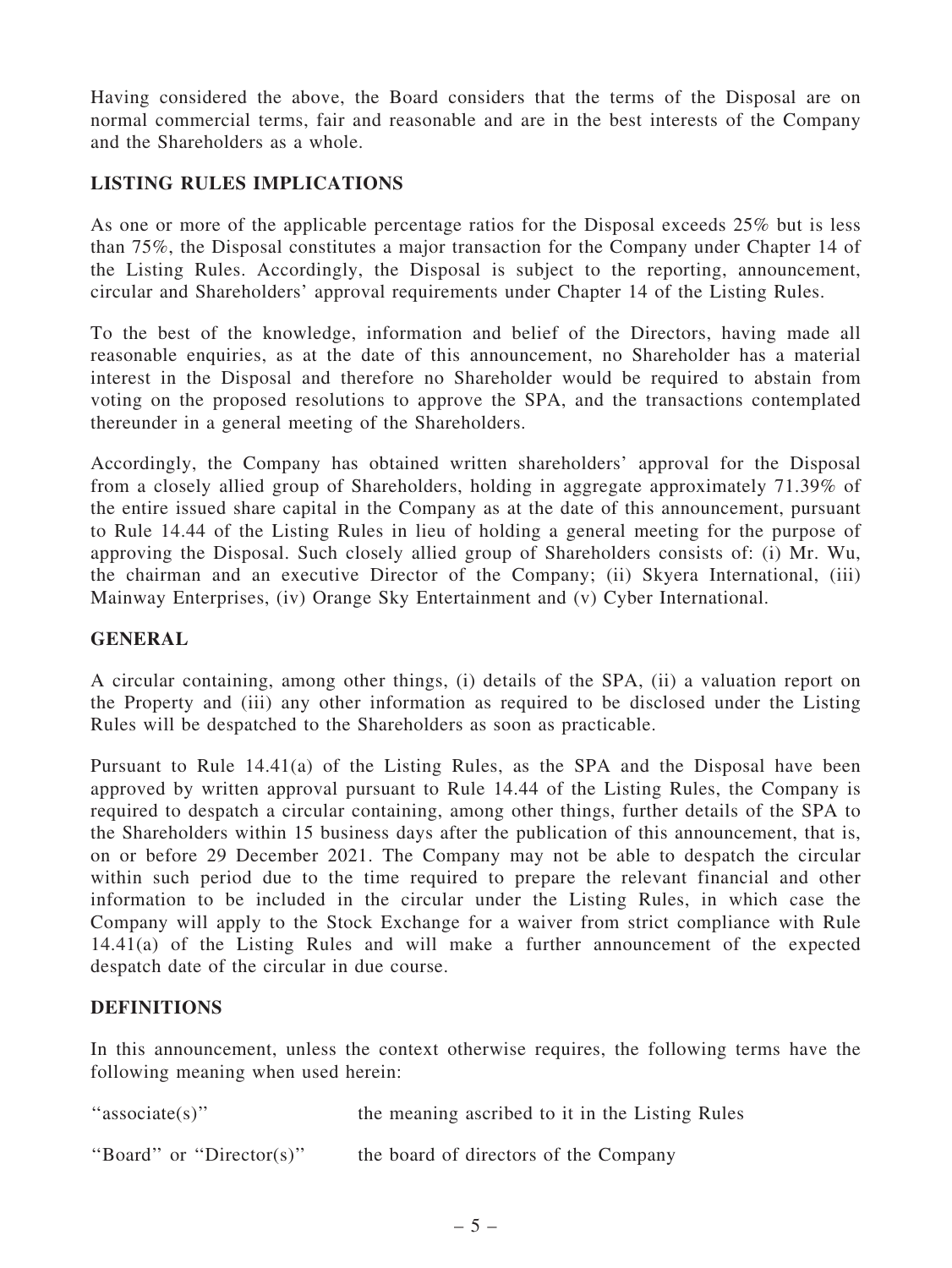| "Company"                         | Orange Sky Golden Harvest Entertainment (Holdings)<br>Limited (橙天嘉禾娛樂(集團)有限公司*), a company<br>incorporated in Bermuda whose shares are listed on the<br>Main Board of the Stock Exchange                                                                   |
|-----------------------------------|------------------------------------------------------------------------------------------------------------------------------------------------------------------------------------------------------------------------------------------------------------|
| "Completion"                      | completion of the Disposal                                                                                                                                                                                                                                 |
| "Completion Date"                 | the date of Completion, being on or before 29 April 2022                                                                                                                                                                                                   |
| "connected person(s)"             | the meaning ascribed to it in the Listing Rules                                                                                                                                                                                                            |
| "Consideration"                   | the consideration in the amount of HK\$225,000,000, being<br>the consideration for the Disposal                                                                                                                                                            |
| "Cyber International"             | Cyber International Limited, a company owned by an<br>associate of Mr. Wu, which is interested in 180,000,000<br>Shares, representing approximately 6.43% of the entire<br>issued share capital of the Company                                             |
| "Disposal"                        | the disposal of the Property, subject to the terms and<br>conditions of the SPA                                                                                                                                                                            |
| "Group"                           | the Company and its subsidiaries                                                                                                                                                                                                                           |
| "HK\$"                            | Hong Kong dollars, the lawful currency of Hong Kong                                                                                                                                                                                                        |
| "Hong Kong"                       | the Hong Kong Special Administrative Region of the PRC                                                                                                                                                                                                     |
| "Independent Third<br>Party(ies)" | third party(ies) independent of the Company and the<br>connected persons of the Company                                                                                                                                                                    |
| "Listing Rules"                   | the Rules Governing the Listing of Securities on the Stock<br>Exchange                                                                                                                                                                                     |
| "Mainway Enterprises"             | Mainway Enterprises Limited, a company wholly owned by<br>Mr. Wu, which is interested in 538,382,657<br>Shares,<br>representing approximately 19.23% of the entire issued<br>share capital of the Company                                                  |
| "Mr. Wu"                          | Mr. Wu Kebo, the Chairman of the Company and an<br>executive Director, who is beneficial owner of 274,684,429<br>Shares, representing approximately 9.81% of the entire<br>issued share capital of the Company                                             |
| "Orange Sky Entertainment"        | Orange Sky Entertainment Group (International) Holding<br>Company Limited, a company which is 80% owned by Mr.<br>Wu, which is interested in 565,719,948 Shares, representing<br>approximately 20.21% of the entire issued share capital of<br>the Company |